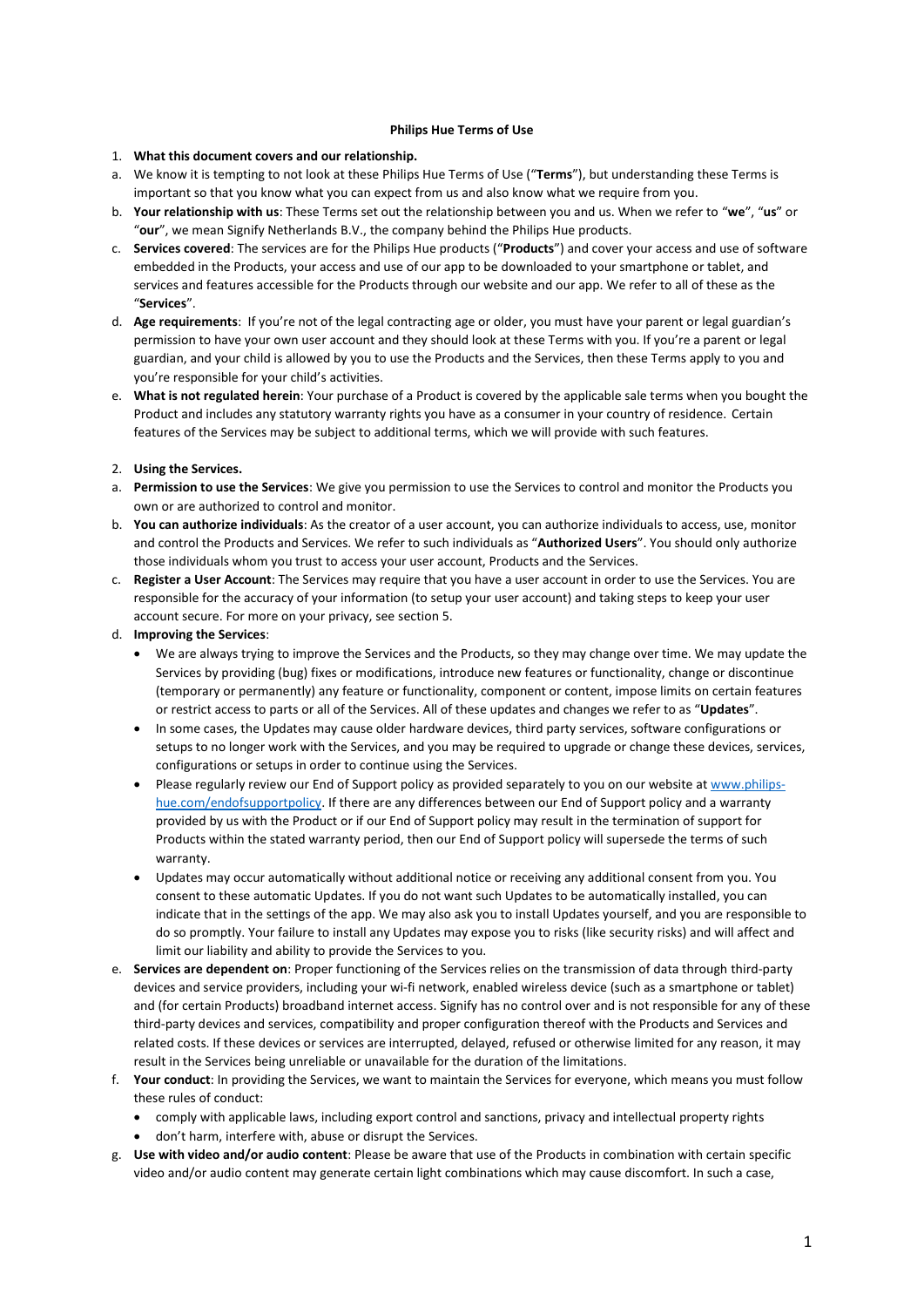please discontinue synchronizing the Product with such content.

- h. **Additional Product(s) may be required**: The use of certain Products may require additional Product(s) as indicated by us in the use instructions.
- i. **Services-related communications**: We sometimes send you announcements and other information through our website or our app. If you have any questions regarding the Products, the Services or these Terms, please contact us through our consumer care channels.
- j. **Feedback**: We welcome feedback on the Services and the Products. If you choose to give us feedback, we may act on your feedback without obligation to you.

# 3. **Your information.**

- a. **User Submissions and Device Data**: Some of the Services allow you and your Authorized Users to store or otherwise provide information to or through the Services in various ways – we refer to this information as "**User Submissions**". If you choose to provide User Submissions, please make sure you have the necessary rights to do so and that it is lawful. Additionally, the Services will provide us with information about your use of the Products and various devices, third party services or applications you connect with the Services, often in an automated fashion – we refer to this information as the "**Device Data**". Your User Submissions and Device Data remain yours, which means that you retain any rights that you have in your User Submissions and Device Data.
- b. **Permission to use your information**: Subject to your privacy rights as set forth in sectio[n 5](#page-1-0) below, by using the Services, you give us a worldwide (so throughout the world) and royalty-free (so without paying a fee) license to allow us (and our licensees and contractors) to:
	- host, reproduce, distribute, modify, communicate, and use your User Submissions and Device Data e.g. allowing us to save it on our systems and make it accessible; and
	- grant access of your User Submissions and Device Data to Authorized Users and for (as defined below) Third-Party Products and Services,

for the purpose of:

- operating and improving the Services (including creating Updates);
- developing new technologies and services for us; and
- other purposes as described in our applicable Privacy Notice which are available on [https://www.philips](https://www.philips-hue.com/privacy)[hue.com/privacy](https://www.philips-hue.com/privacy) ("**Privacy Notice**").
- c. **Security of your information**: As we care about the integrity and security of your information, we endeavor to implement appropriate security measures. However, we cannot guarantee that unauthorized third parties will never be able to defeat our security measures or use your information for improper purposes. For more information on Signify responsible disclosure, visit our coordinated vulnerability disclosure page at [https://www.signify.com/global/vulnerability-disclosure.](https://www.signify.com/global/vulnerability-disclosure)

#### 4. **Products and services of others.**

- a. **Accessing products and services of others**: The Services may allow the Products to interact with the products, apps and services of others ("**Third-Party Products and Services**"). In order to enable this interaction, we may need to exchange your User Submissions and Device Data with the relevant third parties. You are responsible for your interaction with and use of the Third-Party Products and Services and we do not take responsibility for the Third-Party Products and Services and for any interface of any Third-Party Products and Services with the Products and Services.
- b. **Standards or means of communication**: The Products may use various open or commonly available standards or means to communicate and work with smart or connected devices that are also similarly used by other products, systems or services not manufactured by us. Such products and related services that are not designated by us or certified as compatible with the Products and Services may not work with the Products and Services, even if specified to operate using the same or similar standards or means of communication.
- c. **Link to third-party sites**: Our website, app or communication may contain links to other independent third-party sites. These links are provided solely as a convenience and as they are not under our control, we do not endorse or take responsibility for the content of such sites.

#### <span id="page-1-0"></span>5. **Your privacy.**

- a. **Personal Data:** Your privacy is important to Signify. Our [Privacy Notice](https://www.signify.com/global/privacy/legal-information) applies to the use of the Services. Please read these documents as they describe, amongst others, the types of personal data we collect from you, your Products and the Services, how we might use your personal data, the legal bases we have to process your personal data, as well as your privacy rights. Additional privacy notices may be provided separately for specific products and services.
- b. **Cookies:** On some occasions, cookies and other tracking technologies might be used by Signify. Please read ou[r Cookie](https://www.signify.com/global/privacy/legal-information)  [Notice](https://www.signify.com/global/privacy/legal-information) which is available on <https://www.philips-hue.com/cookie-notice> or more information on this technology and for which purposes we might utilize it.

#### 6. **Suspension and Terminating the Services.**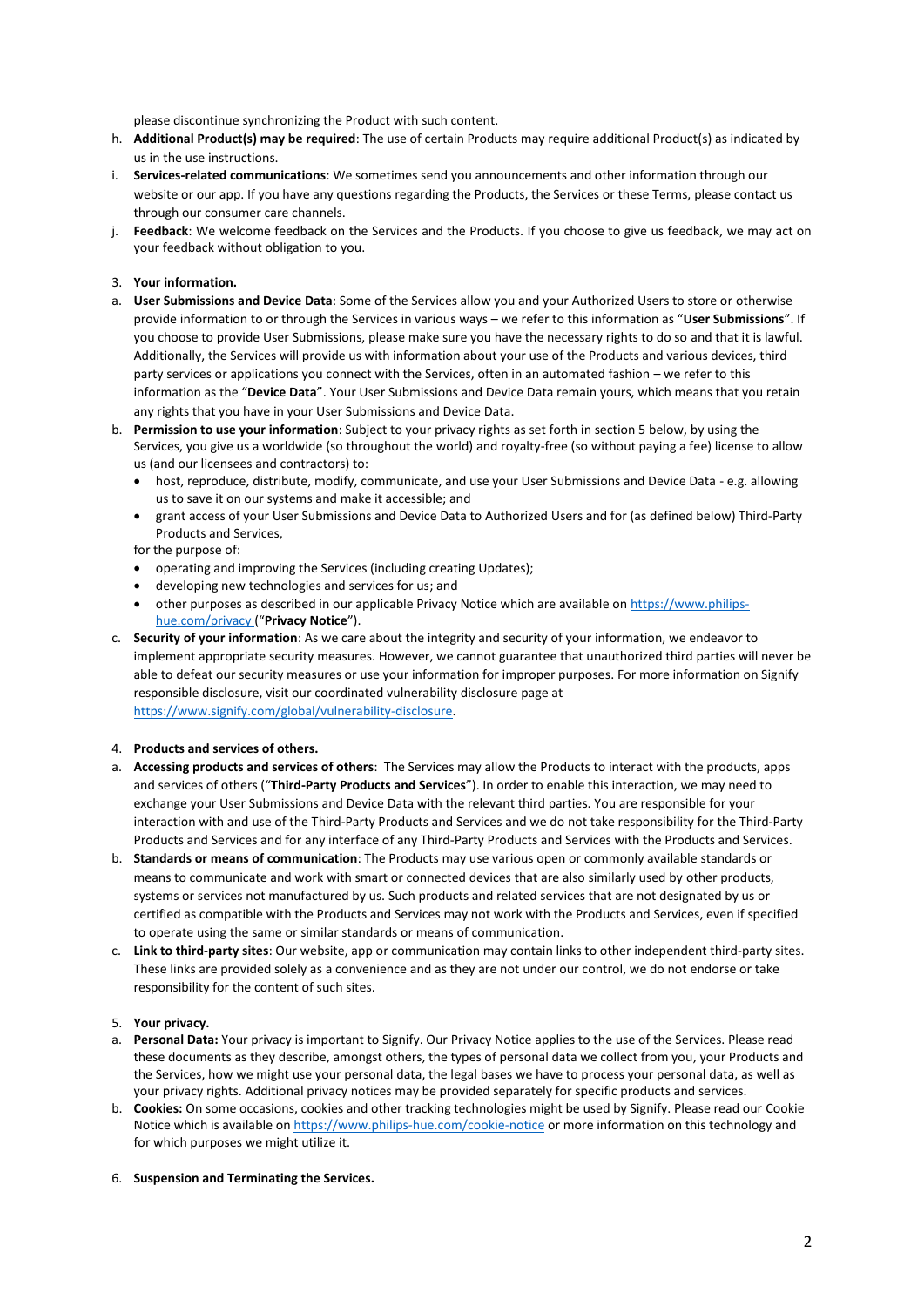- a. **Suspension of Services**: We may suspend the Services temporarily, without giving you notice, for security reasons, systems failure, maintenance and repair or other circumstances.
- b. **Terminating or suspending your access to the Services**: You are always free to stop using the Services at any time. We reserve the right to terminate or suspend your access to the Services or delete your user account if any of these things happen:
	- if we, in good faith, believe that you have used the Services or Products in violation of these Terms
	- we are required to do so to comply with a legal requirement or a court order
	- we reasonably believe that your conduct causes harm or liability to a user, third party, or us
	- you have not signed into your account during a two-year period.

# 7. **Our content and software.**

- a. **Intellectual Property Rights**: Although we give you permission to use our Services, we (and our suppliers and licensors) retain any intellectual property rights we (and our suppliers and licensors) have in the Services.
- b. **Our content**: The Services includes content that belong to us. You may use our content as allowed by these Terms, but we retain any intellectual property rights that we have in our content. Don't remove, obscure, or alter any of our branding, logos, or legal notices.
- c. **Content of others**: The Services may give you access to content that belongs to other people or organizations. You may not use such content without that person or organization's permission, or as otherwise allowed by law.
- d. **Software**: Some of the Services include access and use to software, for example our app or the software embedded in the Products. We give you permission to use that software as part of the Services. This license is worldwide (so throughout the world), non-exclusive (so we can also license the software to others), personal (so you cannot extend it to anyone else) and non-assignable (so you cannot assign the right to anyone else). Some of the Services include software that's offered under open source license terms that we make available to you. Sometimes there are provisions in the open source license that explicitly override parts of these Terms, so please be sure to read those licenses.
- e. **Not allowed to do**: You may not copy, modify, distribute, sell or lease any part of the Services or software included in the Services. Also, you may not reverse engineer or attempt to extract any of our source code unless applicable law lets you do so.

# 8. **Disclaimers and liability.**

- a. **Disclaimers**: Although we would like to make your experience of the Services as enjoyable as possible and as much faith as we have in the Services , do know that we are only able to provide you the Services "as-is" and "as available" and that we do not make any warranties, guarantees or commitments about the Services (including the content of the Services, the specific functions of the Services, or their availability, reliability or ability to meet your needs) as there is always the possibility that things do not work as they are supposed to. In the unfortunate event that the Services would not work, please accept our sincerest apologies as we certainly understand that it is unfortunate and inconvenient.
- b. **Our liability**: We will not be responsible for any indirect, consequential, punitive, special or incidental damages. Our total liability arising out of or relating to your use of the Services is limited to the lower of (i) the fees that you paid to use the relevant Services in the 3 months before the breach (if any); or (ii) €50. These Terms only limit our responsibilities as allowed by applicable law.

# <span id="page-2-0"></span>9. **Settling disputes, governing law, and courts.**

- a. To the fullest extent permitted by applicable law, and except to the extent expressly provided in the following paragraphs under this section [9](#page-2-0) or section [11,](#page-3-0) these Terms, your relationship with us, and your use of the Services are governed by the laws of your country of residence, and you and us agree to submit to the exclusive jurisdiction of your local courts. The applicability of the United Nations Convention on Contracts for the International Sale of Goods, and any other laws that direct the application of the laws of any other jurisdiction, are expressly disclaimed and excluded.
- b. If you're a resident of the United States of America, these Terms, your relationship with us, and your use of the Services are governed by the laws of the State of New Jersey, excluding its conflict-of-laws and choice-of-laws provisions.
- c. If you are a resident of Canada, these Terms, your relationship with us, and your use of the Services are governed by the laws of the Province of Ontario without giving effect to its choice or conflict of law provisions.
- d. If you are a resident of France, the courts of Nanterre shall have exclusive jurisdiction.
- e. If you are a resident of India, in case of any difference and dispute arising, you and us agree to resolve the same through arbitration by sole arbitrator appointed mutually by both of us to be conducted as per Arbitration & Conciliation Act 2015 (as amended). The place of arbitration shall be Gurgaon, Haryana.
- f. If you are a resident of Sri Lanka, in case of any difference and dispute arising, you and us agree to resolve the same through arbitration by sole arbitrator appointed mutually by both of us to be conducted as per Arbitration Act 2005 (as amended). The place of arbitration shall be New Delhi, India.
- g. If you are a resident of Malaysia, the Courts of West Malaysia shall have exclusive jurisdiction.
- h. If you are a resident of China, the local court in Shanghai, China shall have exclusive jurisdiction.
- i. If you are a resident of Taiwan, the local court in Taipei, Taiwan shall have exclusive jurisdiction.

# 10. **Regarding these Terms.**